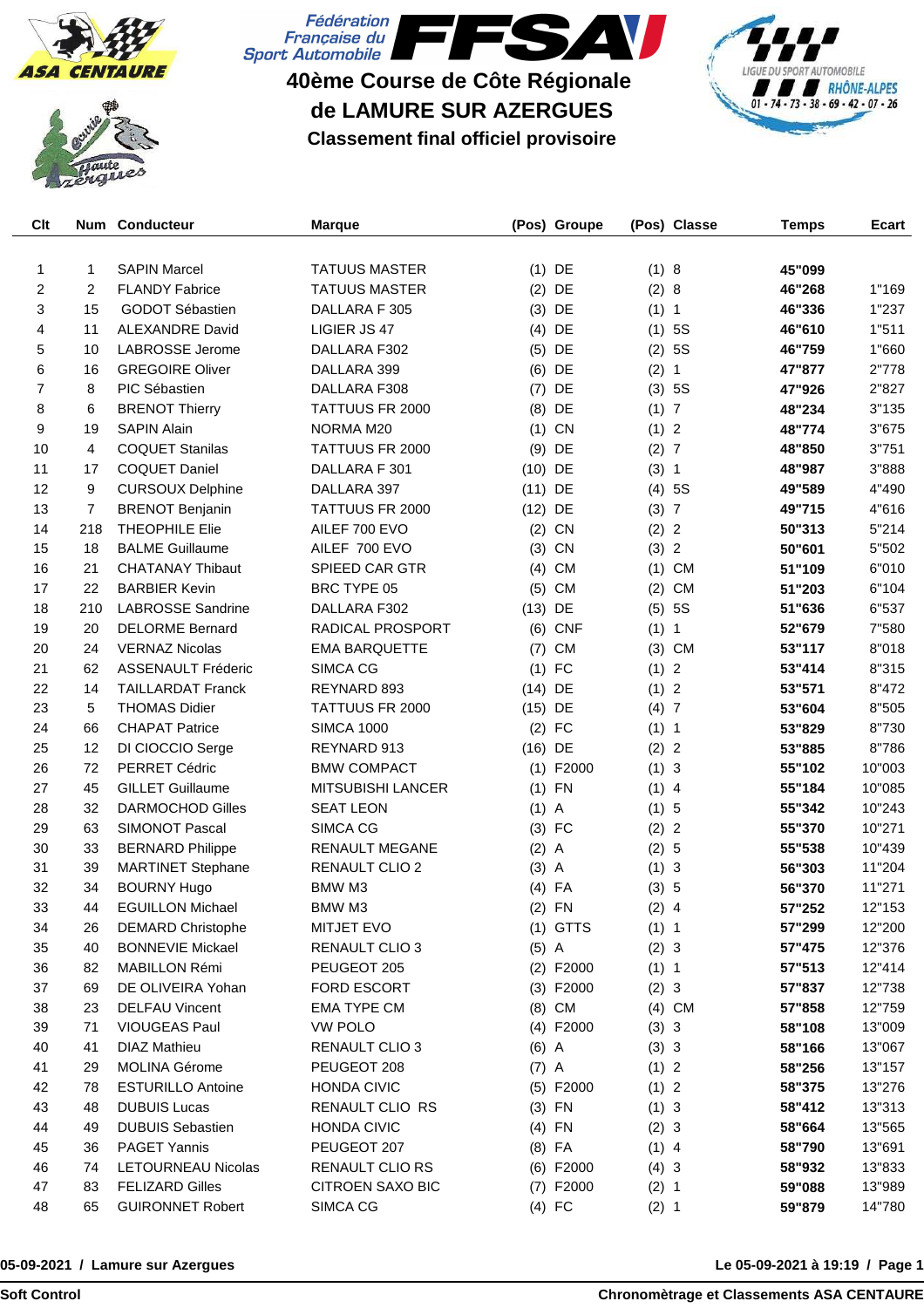### **Classement final officiel provisoire**

| Clt                      |        | <b>Num Conducteur</b>                   | <b>Marque</b>               |           | (Pos) Groupe |         | (Pos) Classe         | <b>Temps</b> | Ecart  |
|--------------------------|--------|-----------------------------------------|-----------------------------|-----------|--------------|---------|----------------------|--------------|--------|
|                          |        |                                         |                             |           |              |         |                      |              |        |
| 49                       | 52     | <b>MAYENSON Gérard</b>                  | PEUGEOT 106 S16             |           | $(5)$ FN     | (1) 2   |                      | 1'00"665     | 15"566 |
| 50                       | 84     | <b>VALFRE Loic</b>                      | <b>CITROEN AX GTI</b>       |           | $(8)$ F2000  | (3) 1   |                      | 1'00"787     | 15"688 |
| 51                       | 276    | <b>BOUCAUD Rolland</b>                  | <b>VW GOLF GTI</b>          |           | (9) F2000    | (5) 3   |                      | 1'01"107     | 16"008 |
| 52                       | 70     | QUIDACCIOLO Salvadore                   | <b>RENAULT CLIO RS</b>      |           | $(10)$ F2000 | (6) 3   |                      | 1'01"778     | 16"679 |
| 53                       | 67     | <b>GRAS Jean Paul</b>                   | SIMCAR3                     |           | $(5)$ FC     | (3) 1   |                      | 1'01"782     | 16"683 |
| 54                       | 27     | <b>GINARD Rudy</b>                      | PEUGEOT CUP                 |           | $(2)$ GTTS   | (1) 2   |                      | 1'02"091     | 16"992 |
| 55                       | 80     | <b>MONNERY Regis</b>                    | PEUGEOT 205                 |           | $(11)$ F2000 | (2) 2   |                      | 1'02"140     | 17"041 |
| 56                       | 42     | <b>DUBOST Ludovic</b>                   | PEUGEOT 206                 |           | $(9)$ FA     | (4) 3   |                      | 1'03"742     | 18"643 |
| 57                       | 256    | <b>BONCOMPAIN Joris</b>                 | PEUGEOT 205 R               |           | $(6)$ FN     | (1) 1   |                      | 1'03"807     | 18"708 |
| 58                       | 75     | <b>FERNANDEZ Kevin</b>                  | PEUGEOT 306 S 16            |           | $(12)$ F2000 | (7) 3   |                      | 1'03"888     | 18"789 |
| 59                       | 37     | <b>PERRIN Franck</b>                    | PEUGEOT 207                 | $(10)$ FA |              | $(2)$ 4 |                      | 1'04"103     | 19"004 |
| 60                       | 58     | <b>DEPRELE Daniel</b>                   | PEUGEOT 106                 |           | $(7)$ FN     | (2) 1   |                      | 1'04"755     | 19"656 |
| 61                       | 55     | BESSARD - CHARBARD Loui PEUGEOT 106     |                             |           | $(8)$ FN     | (3) 1   |                      | 1'04"921     | 19"822 |
| 62                       | 60     | <b>DEVIGNE Mikael</b>                   | PEUGEOT 106                 |           | $(9)$ FN     | $(4)$ 1 |                      | 1'06"140     | 21"041 |
| 63                       | 57     | <b>DARBON Anthony</b>                   | PEUGEOT 106                 | $(10)$ FN |              | (5) 1   |                      | 1'06"401     | 21"302 |
| 64                       | 76     | <b>DUCREUX Jennifer</b>                 | VW GOLF CTI                 |           | $(13)$ F2000 | (8) 3   |                      | 1'07"496     | 22"397 |
| 65                       | 79     | VALFRE André                            | PEUGEOT 205 GTI             |           | $(14)$ F2000 | (3) 2   |                      | 1'07"648     | 22"549 |
| 66                       | 51     | <b>LAPIERRE Vincent</b>                 | PEUGEOT 206 XS              | (11) N    |              |         | (1) 2S               | 1'09"106     | 24"007 |
| 67                       | 59     | <b>GENTON Loic</b>                      | <b>CITROEN AX GTI</b>       | $(12)$ FN |              | $(6)$ 1 |                      | 1'20"627     | 35"528 |
|                          |        | Hors Course au général                  |                             |           |              |         |                      |              |        |
|                          | 77     | QUINTANA Jeronimo                       | <b>PEUGEOT 206 S 16</b>     |           | F2000        |         | 3                    |              |        |
|                          |        |                                         |                             |           |              |         |                      |              |        |
|                          |        | Absents au départ manche 1              |                             |           |              |         |                      |              |        |
|                          | 50     | <b>AUDIGUER Florian</b>                 | RENAULT CLIO RS             |           | <b>FN</b>    |         | 3                    |              |        |
|                          | 221    | <b>CHATANAY Eric</b>                    | SPIEED CAR GTR              |           | <b>CM</b>    |         | <b>CM</b>            |              |        |
| <b>Abandons manche 1</b> |        |                                         |                             |           |              |         |                      |              |        |
|                          |        |                                         |                             |           |              |         |                      |              |        |
|                          | 17     | <b>COQUET Daniel</b>                    | DALLARA F 301               |           | DE           |         | 1                    |              |        |
|                          |        | Absents au départ manche 2              |                             |           |              |         |                      |              |        |
|                          | 50     | <b>AUDIGUER Florian</b>                 | <b>RENAULT CLIO RS</b>      |           | <b>FN</b>    |         | 3                    |              |        |
|                          | 221    | <b>CHATANAY Eric</b>                    | SPIEED CAR GTR              |           | <b>CM</b>    |         | <b>CM</b>            |              |        |
|                          |        |                                         |                             |           |              |         |                      |              |        |
| <b>Abandons manche 2</b> |        |                                         |                             |           |              |         |                      |              |        |
|                          | 59     | <b>GENTON Loic</b>                      | <b>CITROEN AX GTI</b>       |           | <b>FN</b>    |         | 1                    |              |        |
|                          |        | Absents au départ manche 3              |                             |           |              |         |                      |              |        |
|                          | 50     | <b>AUDIGUER Florian</b>                 | <b>RENAULT CLIO RS</b>      |           | <b>FN</b>    |         | 3                    |              |        |
|                          | 221    | <b>CHATANAY Eric</b>                    | SPIEED CAR GTR              |           | <b>CM</b>    |         | <b>CM</b>            |              |        |
|                          |        | Absents au départ manche 4              |                             |           |              |         |                      |              |        |
|                          |        |                                         |                             |           |              |         |                      |              |        |
|                          | 1      | <b>SAPIN Marcel</b>                     | <b>TATUUS MASTER</b>        |           | DE           |         | 8                    |              |        |
|                          | 2      | <b>FLANDY Fabrice</b>                   | <b>TATUUS MASTER</b>        |           | DE           |         | 8                    |              |        |
|                          | 4      | <b>COQUET Stanilas</b>                  | TATTUUS FR 2000             |           | DE           |         | $\overline{7}$       |              |        |
|                          | 5      | <b>THOMAS Didier</b>                    | TATTUUS FR 2000             |           | DE           |         | $\overline{7}$       |              |        |
|                          | 6      | <b>BRENOT Thierry</b>                   | TATTUUS FR 2000             |           | DE           |         | 7                    |              |        |
|                          | 7      | <b>BRENOT Benjanin</b><br>PIC Sébastien | TATTUUS FR 2000             |           | DE<br>DE     |         | $\overline{7}$<br>5S |              |        |
|                          | 8<br>9 | <b>CURSOUX Delphine</b>                 | DALLARA F308<br>DALLARA 397 |           | DE           |         | 5S                   |              |        |
|                          |        |                                         |                             |           |              |         |                      |              |        |

## **05-09-2021 / Lamure sur Azergues**